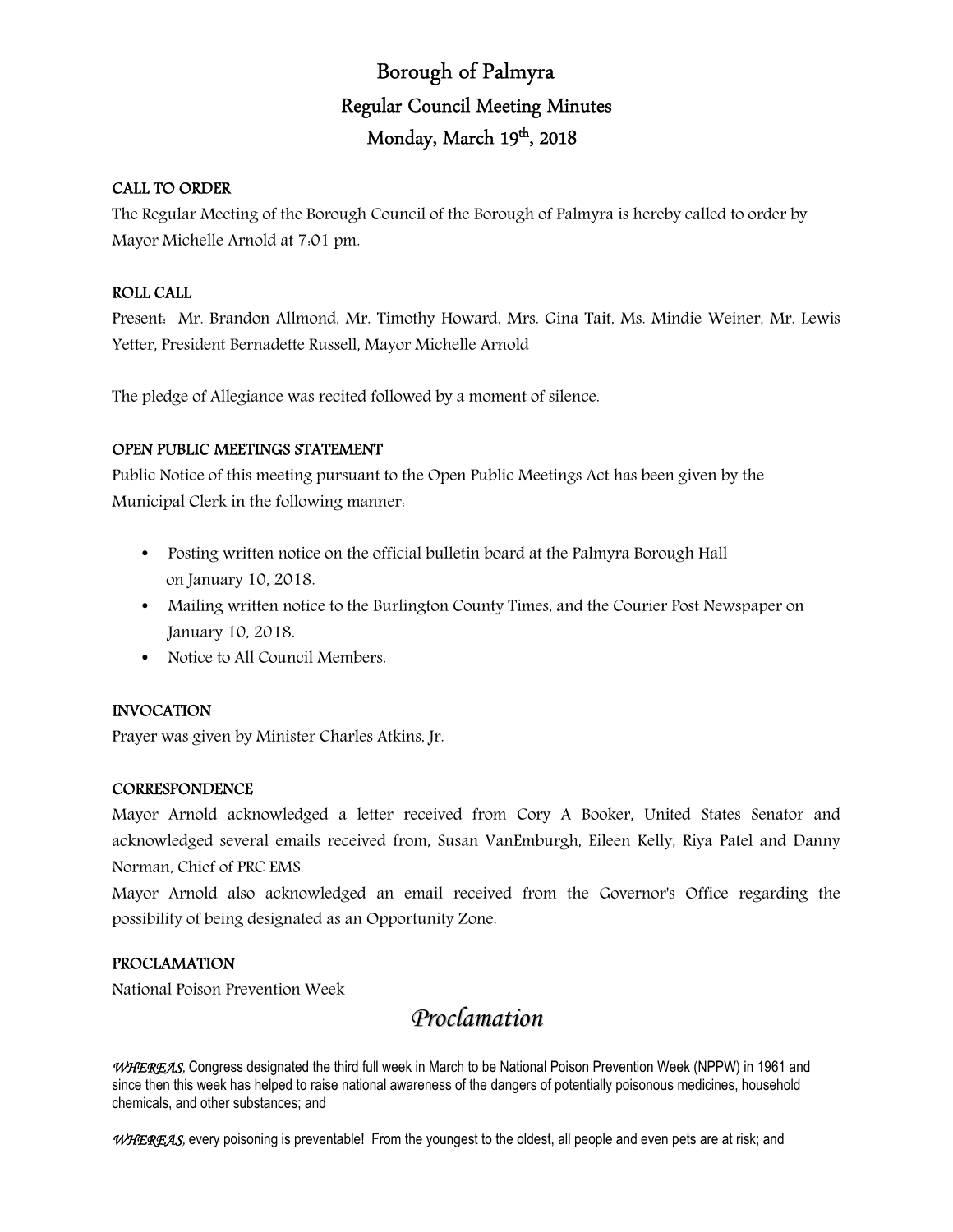*WHEREAS,* poison centers across the country will focus the public's attention on identifying poisoning hazards at home as well as learning ways to prevent poisoning emergencies; and

*WHEREAS,* a poison is defined as anything that is taken in the wrong amount, in the wrong way or by the wrong person; and

WHEREAS, unintentional poisoning is the leading cause of unintentional injury death in New Jersey; and

*WHEREAS,* drug overdose deaths including prescription pain medicine (opioids), heroin and fentanyl remain at epidemic proportions for both New Jersey and the United States. According to the Centers for Disease Control and Prevention (CDC), the majority of drug overdose deaths (more than six out of ten) involve an opioid; and

WHEREAS, although the majority of reported poison exposures involve children five (5) years old and younger; the majority of poisoning deaths occur in adults aged 20 to 59; and

*WHEREAS***,** childhood lead poisoning remains a major public health concern. Elevated blood lead levels can cause significant and permanent damage to the health and wellbeing of a young child. There is no safe level of lead. Stop a child's exposure to lead before it causes harm; and

*WHEREAS,* the New Jersey Poison Information and Education System (NJPIES), a division of the Department of Emergency Medicine of the New Jersey Medical School of Rutgers, The State University of New Jersey, provides expert advice, drug information, and poison prevention education to NJ residents through the 800-222-1222 Poison Help Hotline; and

*WHEREAS,* all services are free, confidential, multilingual and available 24 hours a day, 7 days a week, 365 days a year even during bouts of Mother Nature; and

WHEREAS, the public can contact a poison expert by calling (1-800-222-1222), chatting (www.njpies.org), or texting (8002221222@njpies.org); and

*WHEREAS,* consumers must be aware that e-cigarette devices, hookah pipes and liquid nicotine may contain very high doses of nicotine in enticing colors, aromas, and flavors – increasing the likelihood that small children and pets will focus their attention on them. These products pose serious risk of poisoning; and

*WHEREAS,* poison experts urge residents to use our services as a resource for poison and drug information instead of consulting the internet for information that may not be accurate; and

*WHEREAS,* we encourage all residents to program the Poison Help Line 800-222-1222 into home, office, and cell phones because a rapid response can make a difference in preventing serious injury and saving lives; and

*WHEREAS,* the use of poison centers services saves residents both time and money. Most cases are managed in the convenience of the caller's home, requiring no hospital visit; and

*WHEREAS,* NJPIES is also involved with the state's efforts in homeland defense, counter-terrorism, emergency preparedness and response, bio surveillance, and surveillance for clusters of poisonings and their sources (products, food and beverages, chemicals in the workplace and at home, environmental toxins, drugs and medicine, and animal and insect bites and stings);

*NOW, THEREFORE, I, Michelle Arnold, Mayor, of the Borough of Palmyra* do hereby proclaim the week of March 18-24, 2018 as National Poison Prevention Week in New Jersey and encourage all citizens to pledge their commitment to ensuring the safety of themselves, their families, and their communities.

# PUBLIC PORTION

Mayor Arnold then asked for a motion to open the Public Portion. Mrs. Russell made a motion to open the public portion for comments. Mr. Howard second the motion

## All members present voted in favor of the motion

Mr. Oberg – Curran's Broad Street – Mr. Oberg stated it was his understanding that Council would be doing the first reading of an ordinance tonight to amend the hours of alcohol sales in the Borough. Mr. Oberg stated the current code does not allow him to sell any type of alcohol before 12:00 noon on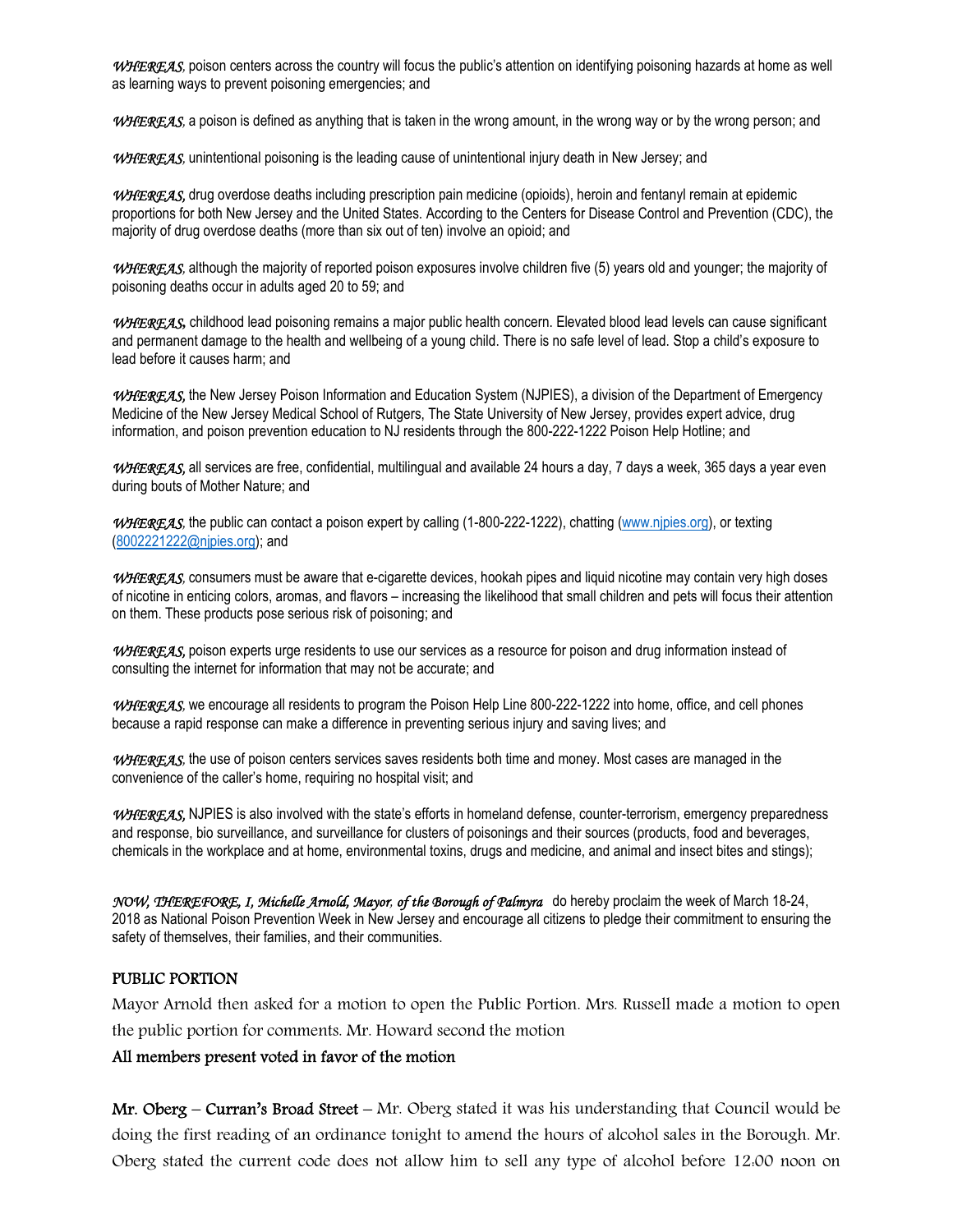Sunday. Mr. Oberg indicated on Sunday they open at 11:00 am and currently he has to turn business down or tell them they have to wait until 12:00 before they can offer any type of alcoholic beverage. Mr. Oberg indicated he wanted to be able to serve an alcoholic beverage to his early customers upon request and was hoping the governing body would consider allowing them to serve those customers by adding two additional hours before 12:00 noon. Mr. Oberg inquired if the time could be changed to 10:00 am instead of the current 12:00 noon. Mr. Oberg also thanked all who showed up for the Fair Funding for School Districts meeting in Delran and indicated he would continue to invite Council and keep them updated regarding any further meetings

No one else from the public wishing to be heard, President Russell made a motion to close the public portion, Mr. Howard second the motion.

## All members present voted in favor of the motion.

# ORDINANCE ON FIRST READING (public hearing April 16<sup>th</sup>, 2018)

Ordinance 2018-02, An Ordinance of the Borough of Palmyra, County Of Burlington, State Of New Jersey, Creating a Junior Firefighter's Auxiliary to the Palmyra Fire Department

Mayor Arnold asked for a motion to approve ordinance 2018-02. President Russell made a motion to approve Ordinance 2018-02. Mrs. Tait second the motion.

# At the call of the roll, the vote was: AYES: Mr. Allmond, Mr. Howard, Mrs. Tait, Ms. Weiner, Mr. Yetter, President Russell NAYES: None

Ordinance 2018-03, An Ordinance of the Borough of Palmyra, County of Burlington, State of New Jersey, amending Chapter 70, Alcoholic Beverages of the code of the Borough of Palmyra

Mr. Gural stated included in your packet is Ordinance 2018-03 along with details of the existing code and a markup indicating the proposed changes and explanations for those changes. Mr. Gural indicated there are very few changes, and then explained those changes to the governing body. Mr. Gural stated if council is in agreement with the proposed changes then the Ordinance can be introduced by title only tonight. Mr. Gural also noted that if any material changes are made to this ordinance besides the ones discussed between tonight and April  $16<sup>th</sup>$ , 2018, the public hearing, the Ordinance would have to be reintroduced. Mr. Rosenberg asked Mr. Gural about the hours that a holder of a Retail Plenary Distribution License #44 would be able to sell. Mr. Gural stated they would not be permitted to sell from 10:00 pm on Saturday until 12:30 pm on Sunday. Mr. Rosenberg inquired if the Retail Plenary Distribution License #44 would also be included in the 10:00 am sales. Ms. Weiner stated the Business and Community Development committee suggested that 10:00 am be the time to allow sales for both Retail Plenary Consumption Licenses #32 and #34 and also for Retail Distribution Licenses #44. Mr. Rosenberg asked Mayor Arnold if she would poll the governing body to see if they were amenable to the changes. After some additional discussion regarding the time the governing body was in agreement to change the times to 10:00 am.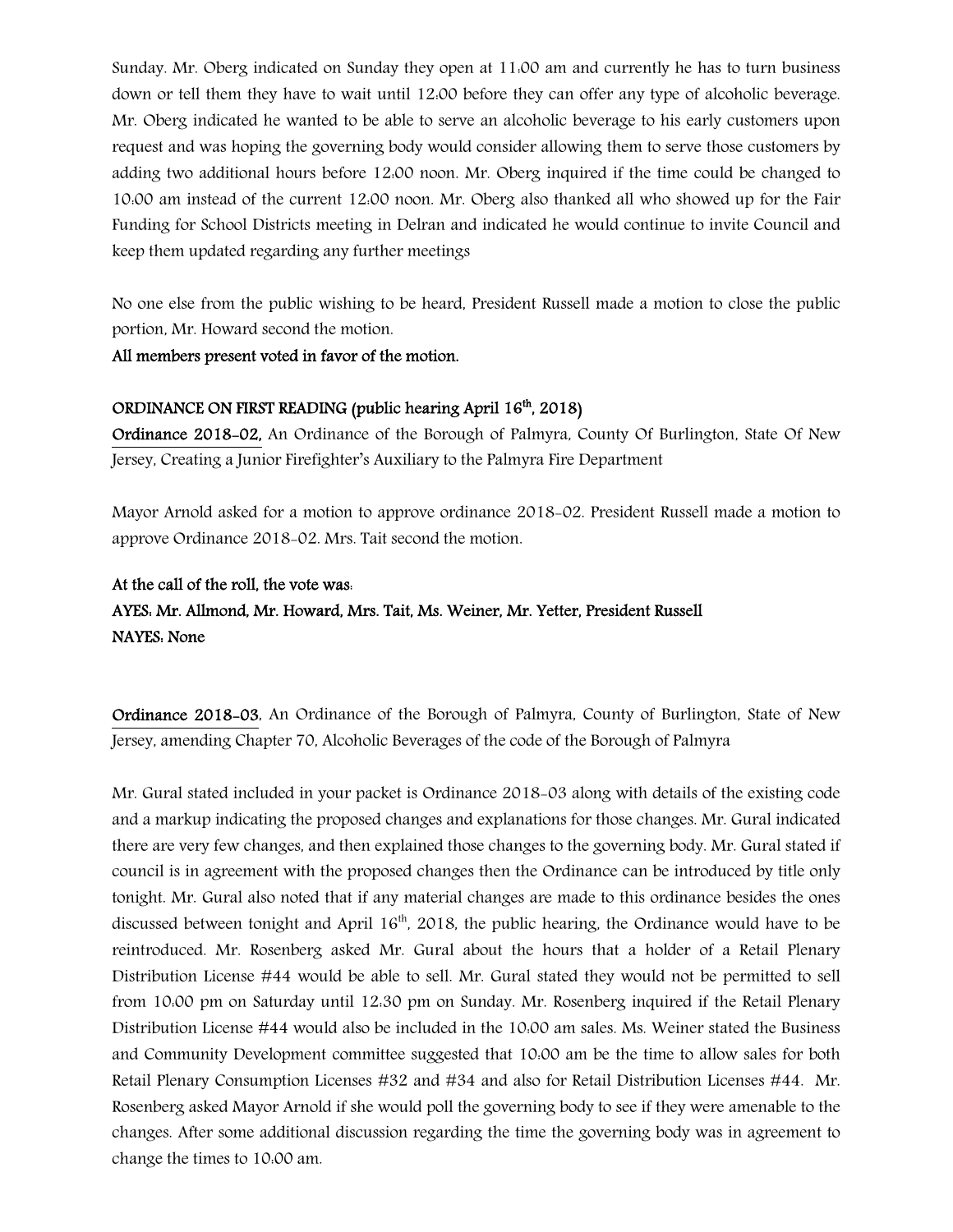Mayor Arnold asked for a motion to approve Ordinance 2018-03, An Ordinance of the Borough of Palmyra amending the hours of operation for Plenary Retail Consumption Licenses and Plenary Retail Distribution Licenses. Mrs. Tait made a motion to approve Ordinance 2018-03. Ms. Weiner second the motion.

# At the call of the roll, the vote was: AYES: Mr. Allmond, Mr. Howard, Mrs. Tait, Ms. Weiner, Mr. Yetter, President Russell NAYES: None

Mayor Arnold indicated Ordinance 2018-04 was being tabled to another time as additional work needed to be done on it.

Ordinance 2018-04, An Ordinance of the Borough of Palmyra Amending Chapter 121 relating to Fire Safety Fees of the code of the Borough of Palmyra.

Mr. Gural stated this ordinance still needs review so it will be pulled from the agenda and presented again at next meeting.

Mayor Arnold indicated Resolution 2018-104 to Resolution 2018-109 will be enacted as a single motion, if any resolution needs additional discussion it will be removed from the consent agenda and voted on separately. Mayor Arnold asked if anything needed to be pulled. Ms. Weiner requested that resolution 2018-108 be pulled.

Resolution 2018-104, Resolution Approving Participation with the State of New Jersey Federal Grant Program Administered by the Division of Criminal Justice, Department of Law and Public Safety **Resolution 2018-105,** Resolution Authorizing Refund of Tax Overpayment to Block 122.01 Lot 16.02 in the amount of \$2,770.43

Resolution 2018-106, Resolution Awarding the Solid Waste Collection and Disposal Contract to Republic Services, Inc., for a five year period ending March 31st, 2023.

Resolution 2018-107, Resolution Approving LOSAP Eligible Volunteers for 2017 in Accordance with Chapter 21:A1 of the Code of the Borough of Palmyra Entitled "Fire Department Length of Service Awards Point System"

Resolution 2018-108, Resolution Awarding a Contract to Consulting and Municipal Engineers (CME) for the Grove Park Improvements Project in the Amount Not to Exceed \$31,500.00 per their Proposal dated March  $15<sup>th</sup>$ , 2018

Resolution 2018-109, Resolution Authorizing the Payment of Bills for the Month of March 2018 In the Amount of \$2,085,062.05

Mayor Arnold asked for a motion to approve Resolution 2018-104 thru Resolution 2018-107 and Resolution 2018-109. Mr. Yetter made a motion to approve Resolution 2018-104 thru Resolution 2018-107 and 2018-109. Mr. Howard second the motion.

# At the call of the roll, the vote was:

AYES: Mr. Allmond, Mr. Howard, Mrs. Tait, Ms. Weiner, Mr. Yetter, President Russell NAYES: None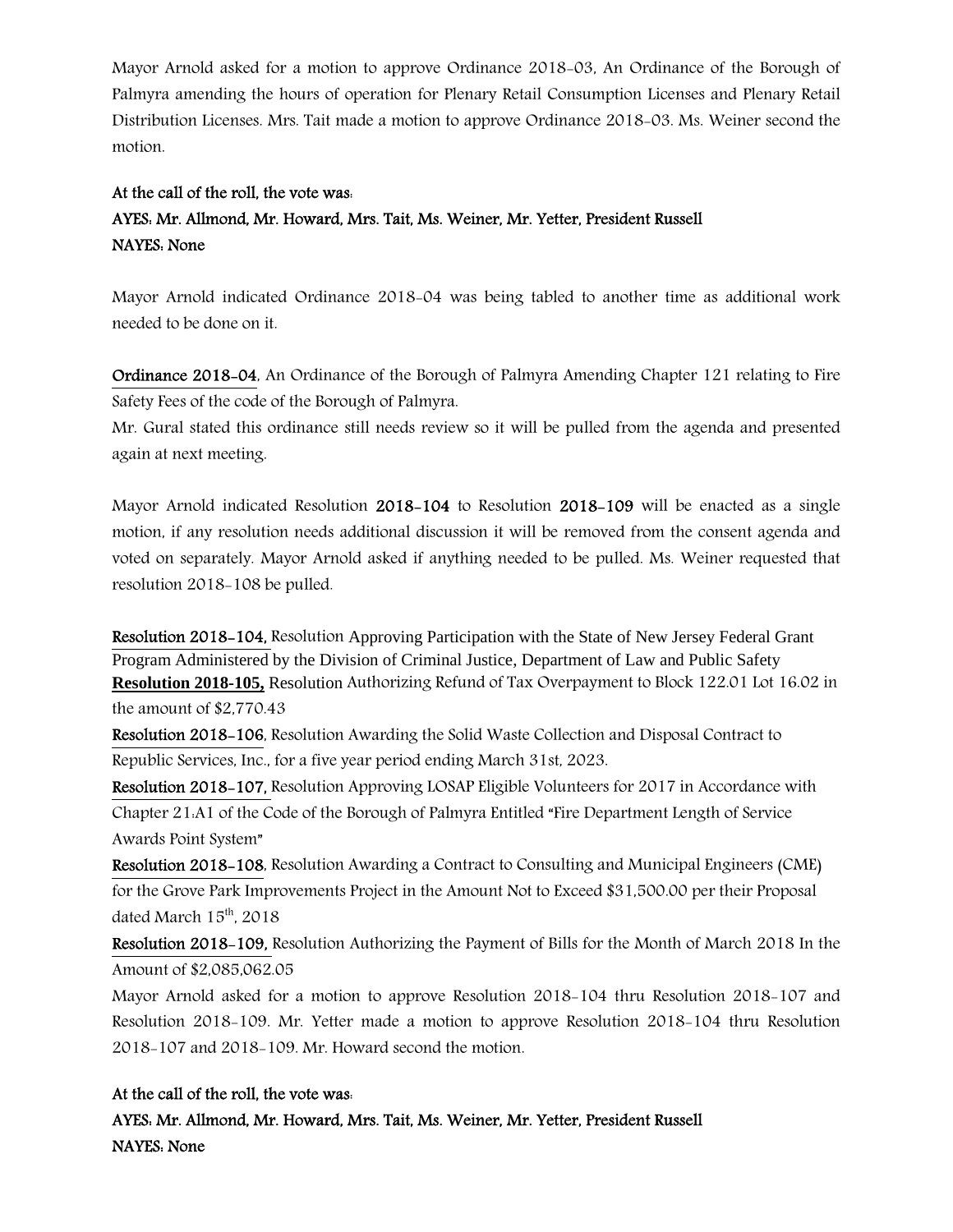Mayor Arnold then went back to Resolution 2018-108, Resolution Awarding a Contract to Consulting and Municipal Engineers (CME) for the Grove Park Improvements Project in the Amount Not to exceed  $$31,500.00$  per their Proposal dated March  $15<sup>th</sup>$ , 2018

Ms. Weiner stated, we applied for a grant in the amount of \$190,000.00 for improvements to the band shell, we received the grant but for only \$115,000.00, the soft cost is \$31,500.00 to the engineer to handle the project, and we have to set aside additional monies for other cost. Ms. Weiner expressed concern that this project is going to cost the tax payer a lot on money. Mrs. Russell stated that the cost could go up any additional \$100,000.00 as the electrical was not covered by the grant. Mrs. Tait stated we are obligated to pay \$30,000.00 towards the project if we take the grant from the county. Ms. Weiner asked if the \$30,000.00 included the engineers cost. Mr. Gural noted the County does not pay for soft costs. Mr. Gural indicated the application was submitted in the fall of 2016 and was for \$188,000.00. We were told we won the grant in the winter of last year, the amount would be for \$115,000.00 and that the two alternate items requested would not be funded. Mr. Gural noted the items not funded included all of the site lighting and electrical, additional trees and the second of two archways: one going to the Band Shell and the other going into the water fountain area. Mr. Gural explained the grant we could receive is \$115,000.00, we have a matching obligation of \$30,000.00 additionally we have the soft costs of \$31,500.00. Mr. Gural stated the committee is still reviewing the plans and we do not know what those costs could be and won't know until the final concept plans and costs are submitted to the governing body. Mrs. Gural indicated it could be as much as \$100,000.00. Some additional discussion was had regarding the project, meetings upcoming regarding the project and what could amount to additional costs to the project.

Mayor Arnold asked for a motion to approve resolution 2018-108. President Russell made a motion to approve Resolution 2018-108. Mr. Howard seconded the motion.

# At the call of the roll, the vote was: AYES: Mr. Allmond, Mr. Howard, Mrs. Tait, Mr. Yetter, President Russell NAYES: Ms. Weiner

Mayor Arnold asked for a motion to approve the Treasurer's Reports of February 2018. President Russell made a motion to approve the Treasurer's Report for February 2018. Mr. Yetter second the motion.

At the call of the roll: AYES: Mr. Allmond, Mr. Howard, Mrs. Tait, Ms. Weiner, Mr. Yetter, President Russell NAYES: None

# DISCUSSION ITEMS

Mr. Gural requested approval for attendance to the Municipal Clerks Association Conference in Atlantic City from May  $1<sup>st</sup>$  thru May 4th, 2018 for Ms. Jackson, noting overnight stay is requested. Mayor Arnold requested a motion to approve the Municipal Clerk's Conference with overnight stay for Ms. Jackson. Mrs. Russell made a motion to approve the request. Mr. Howard second the motion.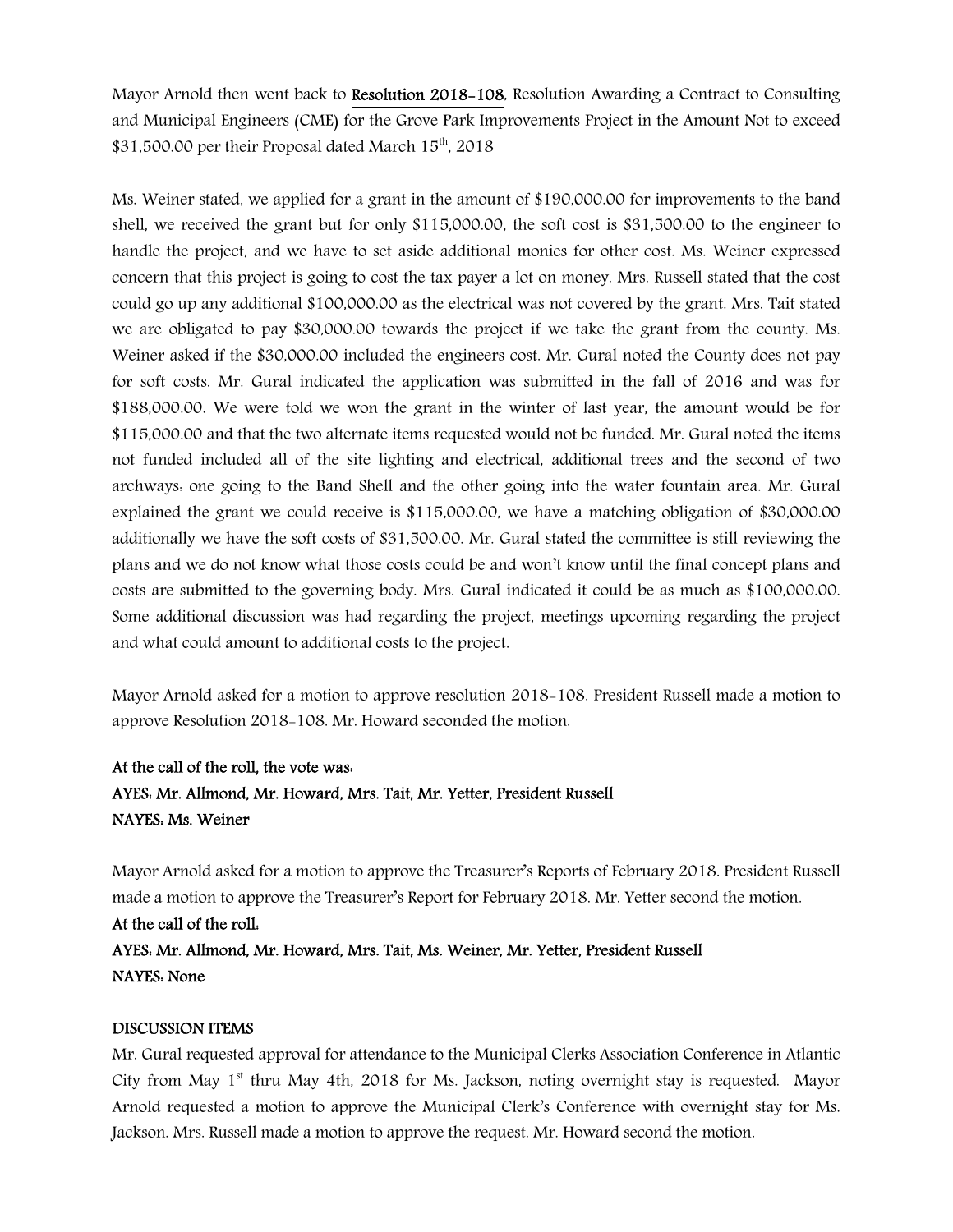# At the call of the roll, the vote was:

# AYES: Mr. Allmond, Mr. Howard, Mrs. Tait, Ms. Weiner, Mr. Yetter, President Russell NAYES: None

Mr. Gural stated Mr. Lunemann, our code enforcement officer has reported that the property located at 703 Pennsylvania Avenue will be fenced off by weeks end and we have had animal control come in to remove some dogs which were being contained in the house and were are trapping and removing other animals from the property currently. Mr. Gural indicated the property is a public safety matter and will probably have to be demolished. Ms. Weiner asked how we know it has to be demolished. Mr. Gural stated we will have licensed inspectors and will have a structural engineer provide a report. Mr. Rosenberg indicated there is a process in our ordinance which indicates the steps required to be taken to remove any unsafe structure. Mr. Rosenberg indicated a title report is necessary along with the engineer's report stating the condition of the property additionally the property owner is entitled to a hearing. Mr. Gural indicated the title report has been ordered. Mr. Rosenberg stated the decision of the engineer will determine if the building can be repaired or needs to be demolished, the governing body has no control over that decision. Ms. Weiner asked if the property would be billed for the costs. Mr. Gural indicated yes, a lien would be placed if necessary.

Mr. Gural indicated there are two grants for discussion, FEMA SAFER Grant (Staffing for Adequate Fire and Emergency Response) which provides assistance to help fire department hire new firefighters and recruit and retain volunteer firefighters. The application is being funded by the BCBC and Mr. Gerkens is currently working on it. Mr. Gural noted the other grant opportunity is the USDA Farmers Market Promotion Program which is available to both municipalities and 5013C nonprofit organizations.

Mr. Gural stated we receive a report from the Rt. 130 Study Commission regarding the Rt. 73 and Broad Street intersection. The report indicated the intersection was identified as a dangerous intersection and suggested making it a one way. Mr. Gural indicated to them that the governing body would not consider making Broad Street a one way street as it would isolate our downtown district. Mr. Gural noted all information was forwarded to the governing body.

Mr. Gural noted 708 Park Avenue, which is in our Housing Rehab Program is being foreclosed upon. Mr. Rosenberg noted our only option is to bid on the property when it goes to sheriff's sale which is something we have never done however Mr. Rosenberg is obligated to notify the governing body of the option to do so.

Mr. Gural stated the handicap parking permits are applied for by residents for handicap parking spaces in front of their homes. Mr. Gural noted a landlord recently notified us that his tenant had moved and the handicap space could be removed, as it was no longer needed. Mr. Gural noted when permits are issued it is done by resolution and the though is that perhaps we may have to eliminate the handicap space by resolution also. Mr. Gural indicated that being the case we would need to look at all the spaces in the community to see if there are additional spaces which need to be removed. Mr. Gural stated when that report is complete we will come back to the governing body for approval. Mr. Gural noted the sign at that location has been dismantled.

Mr. Gural stated that effective April 3<sup>rd</sup>, 2018 our new contract with Republic goes into effect. Mr. Gural noted the bids were very competitive and it overall is about a 3% increase. Trash days will be on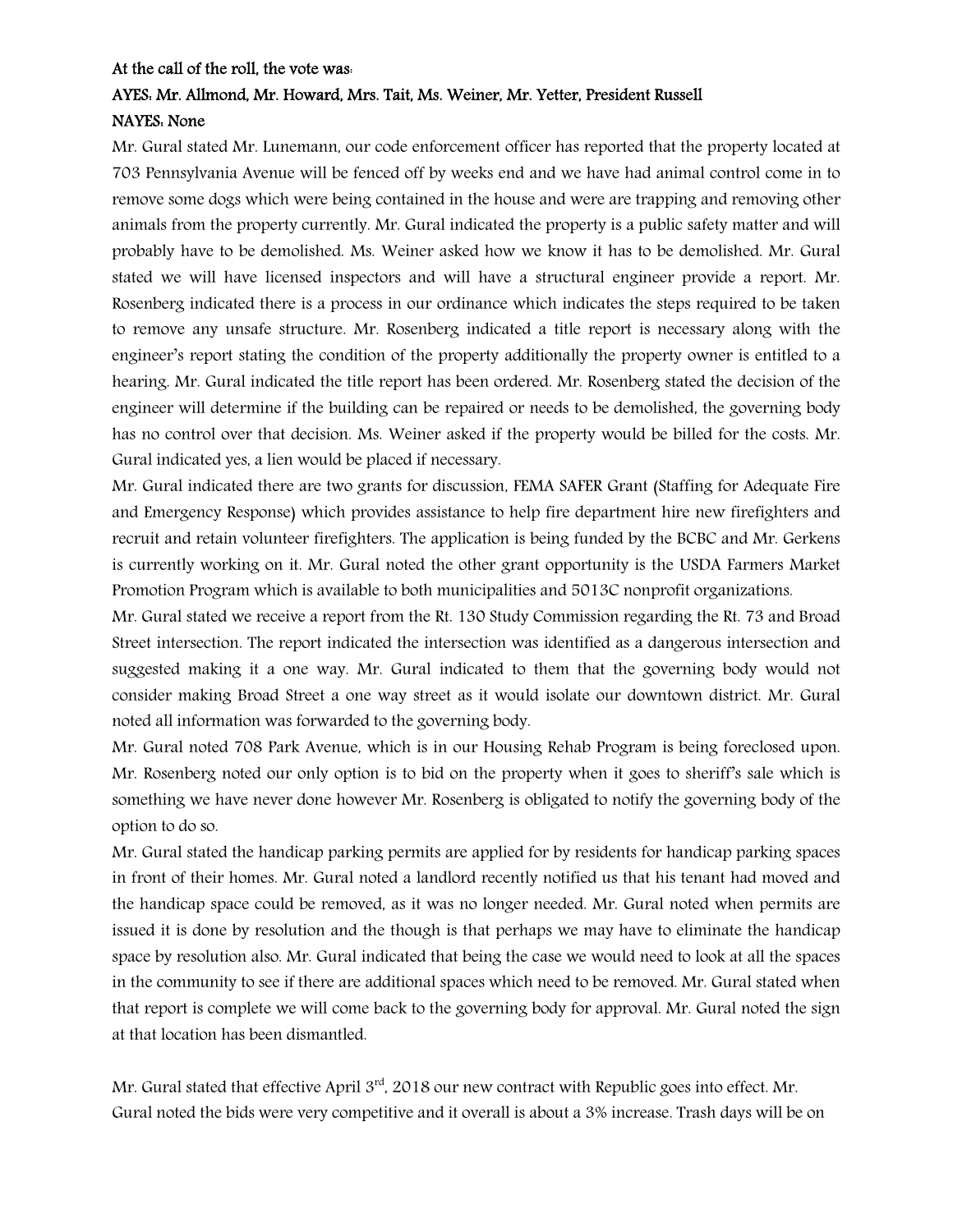Tuesdays, bulk trash will still be on Mondays and we will be using the same containers. Mr. Gural stated it has been noted on our website and blasted on social media.

Mr. Gural stated we have another grant opportunity, the DVRPC TCDI (Delaware Valley Regional Planning Commission – Transportation Community Development Indicative). Mr. Gural indicated he and Mr. Gerkens attended a pre-application meeting last week. Mr. Gural noted we have won this grant in the past and are looking to identify another opportunity.

## ADMINISTRATOR REPORT

Mr. Gural reminded all that the 2018 Stormwater Permit Compliance Training needs to be completed by everyone on the Land Use Board and the governing body.

Mr. Gural also reminded the governing body that the BURL CO JIF Elected Officials Liability Seminar is Wednesday March 28<sup>th</sup>, 2018 at 5:30 PM at O'Connor's Restaurant in Easthampton, and noted the BURL CO Safety Celebration Breakfast is Tuesday April 10<sup>th</sup>, 2018 which the governing body is also invited to attend.

### COMMUNITY SPOTLIGHT

Ms. Weiner indicated the Palmyra Players held their production of "Bye Bye Birdie" last week which was amazing. Mayor Arnold stated PHSFEE held a "Bingo" Friday night to benefit the Palmyra post prom. Mayor Arnold noted the Fire Company will be holding its annual Pancake Breakfast on Sunday March 25<sup>th</sup>, 2018 at 8:00 am. Mayor Arnold indicated there is a new group in town called the Palmyra, Riverton Hikers which meet on Wednesday mornings at 8:00 am in front of the Palmyra Pharmacy. Mayor Arnold indicated she will be hosting a "Women Empowering Women" event at the Community Center on March 26<sup>th</sup>, 2018 from 6"00 pm to 9:00 pm. Mrs. Tait indicated the Easter Egg Hunt will be held on March 24<sup>th</sup>, 2018 at 10:00 am, and the Spring Clean-up of Legion Field will be held at 11:00 am. Mr. Howard indicated the travel team did very well this year, several teams made it to the first and second round of the playoffs. Mrs. Tait stated the Palmyra High school students were noted in the Burlington County Times newspaper for the manner in which they handled the student walkout for change regarding the gun laws.

Mayor Arnold noted she and Brandon attended a seminar at Rutgers Center for Government Services. Mayor Arnold also noted she serves on the NJ Conference of Mayor's legislative committee and indicated there are a numbers of things pending at the state level which impact the municipalities. Mayor Arnold indicated she attended the Palmyra Harbour Condo Association meeting. Mayor noted the association which will be holding its board elections on April  $16<sup>th</sup>$ , 2018 and having a flea market among its residents soon. Mrs. Tait indicated the Town Wide Spring Clean-up will be held on March  $31<sup>st</sup>$ , 2018 and all will be meeting at the band shell that morning.

## COMMITTEE REPORTS

Mr. Howard – Youth and Recreation, Public Building, Grounds and Parks - Mr. Howard indicated his committees also met today and opening day for Baseball is April 14<sup>th</sup>, 2018. Mr. Howard stated we are still waiting for the ground to thaw so we can get the infield mix for the softball field. Mrs. Tait asked when the bathrooms would be open. Mr. Gural indicated they would be open for the Easter Egg Hunt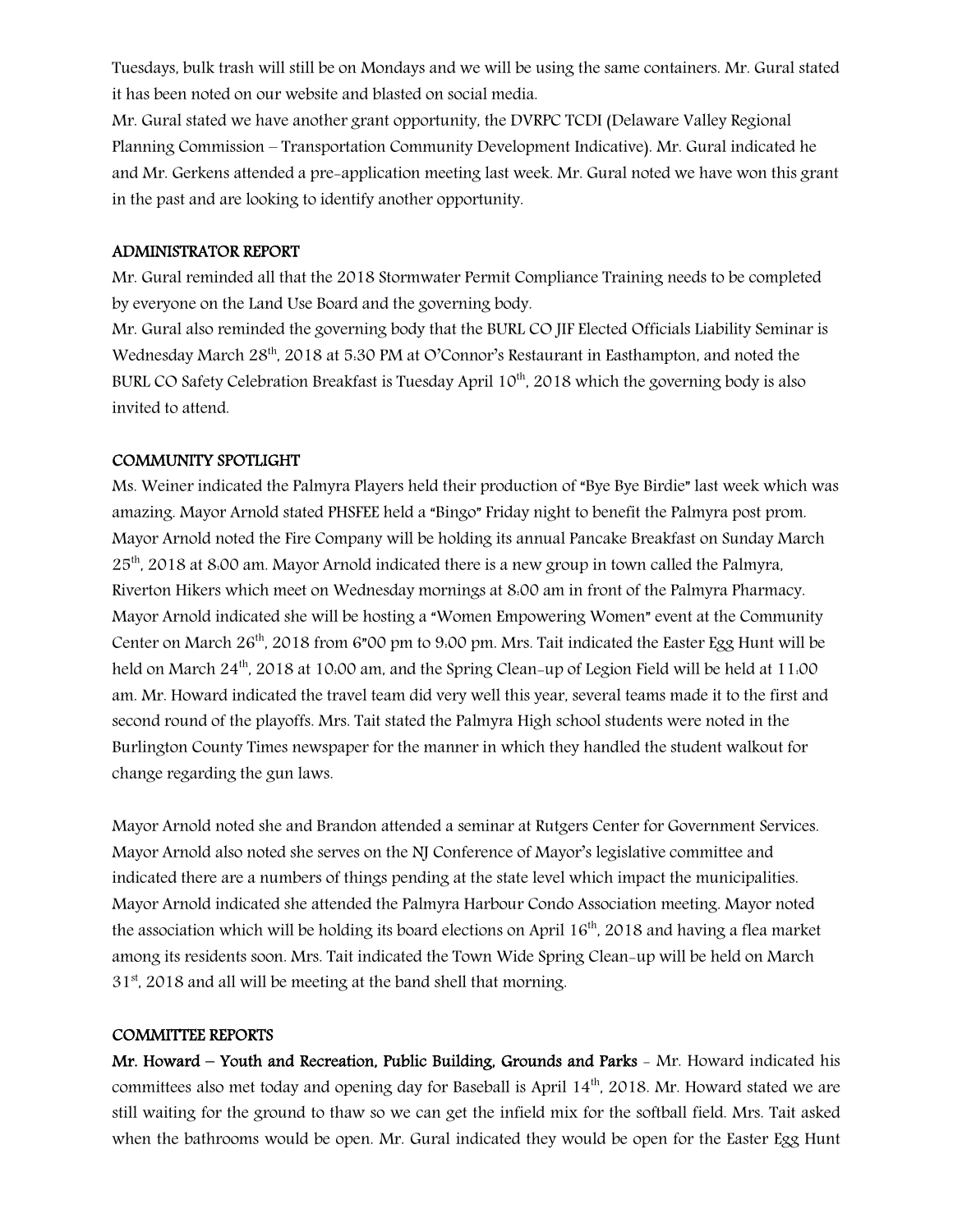but would not be open on the weekends until April 1<sup>st</sup>, 2018. Mr. Howard also noted the committee working on the plans for the band shell will be meeting Wednesday night at 6:00 pm

Mrs. Tait – Public Safety Director, Board of Education Liaison, and Public Events – Mrs. Tait indicated the public safety committee is still working on a date for their meeting; however Mrs. Tait indicated she attended the Board of Education meeting and learned they have updated their website additionally they have separated the Clarence B Jones Institute from the school so they are their own entity. Mrs. Tait also indicated there have been some changes to their meeting dates so check the website to see the changes.

Ms. Weiner – Administration and Finance, Business and Community development, Homeowner **Association** – Ms. Weiner indicated the finance committee met on March  $12<sup>th</sup>$ , 2018 and have lots of discussion regarding the budget. Ms. Weiner asked when the information from the budget would be on the website. Mr. Gural stated after the budget is adopted. Ms. Weiner indicated the business and community development committee will met next week and has decided the Farmer's Market will continue to be a Borough event starting sometime in mid-May.

Mr. Allmond –Communications and Public Relations Committee – Mr. Allmond indicated the communication committee will be meeting next week.

Mr. Yetter - Public Works, Redevelopment and Negotiations  $-$  Mr. Yetter indicated the public works committee met earlier tonight and had discussion regarding plowing and getting ready for the upcoming storm. Mr. Yetter indicated there were some complaints regarding clearing of corners and sidewalk access to the street however it is the homeowner's responsibility to clear a path from the corner to the street not the Borough. Mr. Yetter indicated public works will be trying not to pile the snow up at corners which should make it easier for the resident. Mr. Yetter indicated they were contemplating holding an open house sometime in the spring, and inviting everyone down to public works to see what is going on. Mr. Yetter also indicated the Green Team met last week and is working on getting the Borough certified.

President Russell – Construction, Housing and Code Enforcement Committee – Mrs. Russell stated the construction committee has been working on the ordinance updates, and will be having another meeting soon.

#### PUBLIC COMMENT

.

Mayor Arnold then asked for a motion to open the Public Portion. Mrs. Russell made a motion to open the public portion for comments. Mr. Howard second the motion

#### All members present voted in favor of the motion

Mr. Adams – Temple Blvd – Mr. Adams stated several residents came to a council meeting back in July to complain about the trucks and the speeding on Temple Blvd. Mr. Adams indicated things have not changed, indicating the weekends are the worst. Mr. Smith indicated the trucks pulled the wires down on three houses last week. Mr. Smith indicated there are no signs on at Rt. 73 Souder and Market telling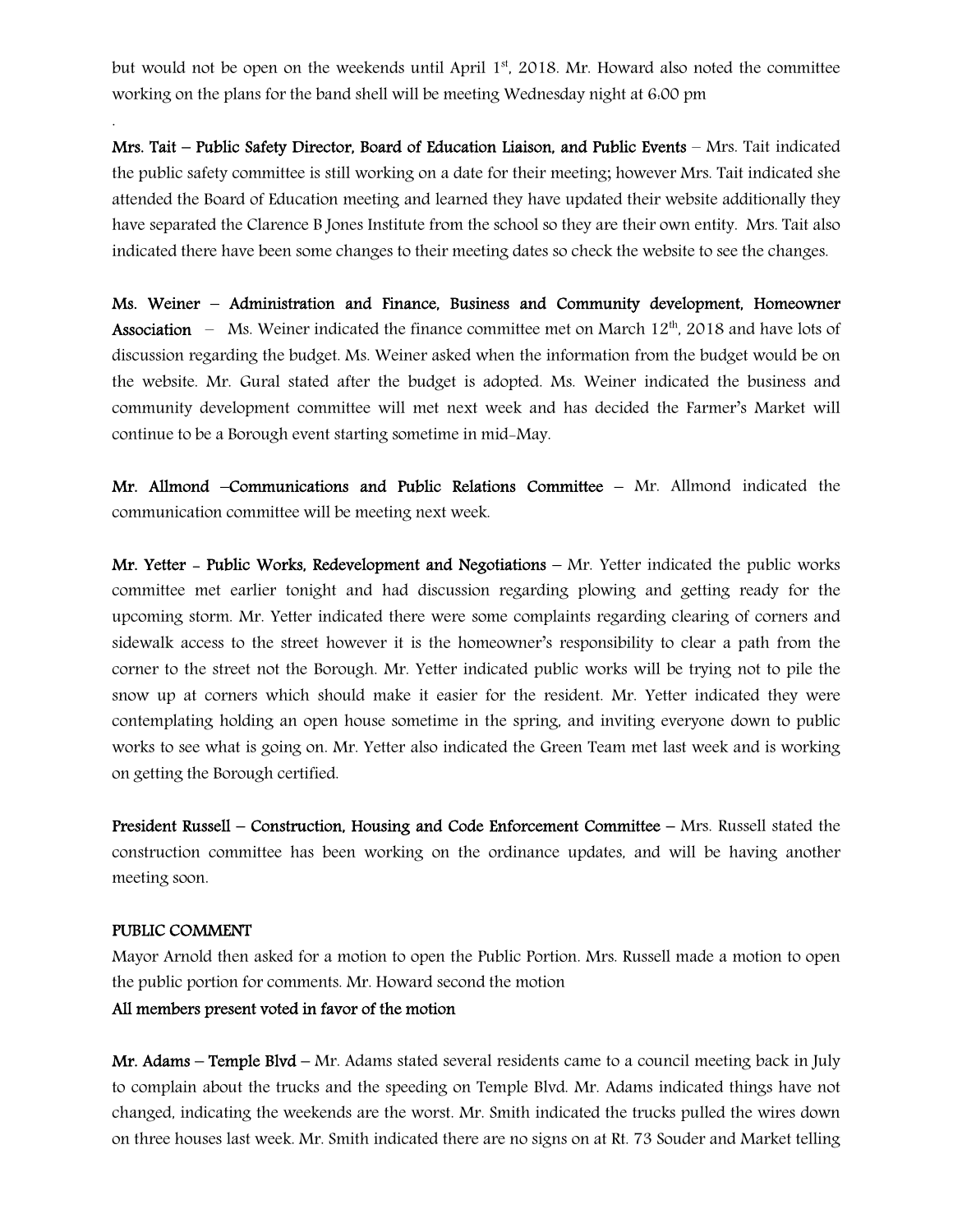trucks how to get back under the bridge, it is dangerous. Mr. Smith noted residents will be showing up again letting you know something has to be done. Mayor Arnold noted at the last meeting the engineer was here with an entire presentation regarding ways to slow the traffic on Temple Blvd. Mayor Arnold also noted we also received a grant in the amount of \$250,000.00 towards the cost of the project. Chief Pearlman indicated all the signs requested have been installed, and his officers have written over 150 tickets in the last 5 months. Chief Pearlman stated the Borough cannot just go and install stop signs to control speed, DOT requires engineers studies and recommendations of need before signs can be installed. Mr. Gural agreed. Mayor Arnold asked if the reports presented by the engineer could be released to the public. Mr. Gural indicated those reports are currently drafts so they would not be release to the public however he could instruct they to complete them and then it could be released. Ms. Weiner indicated once the safety committee and the engineers have met they will be reaching out to the residents and the engineers will be presenting the presentation to the residents as well.

Mr. Schmidt – Temple Blyd – Mr. Schmidt stated he also wanted to talk about the speeding cars and tractor trailers on Temple Blvd. Mr. Schmidt indicated there were signs up which indicated no trucks were permitted on Temple Blvd and the trucks were routed up Market Street, those signs are gone, and have been replaced with signs which indicate no trucks over 4,000 lbs. Mrs. Schmidt also noted some time ago he sent an email regarding a child crossing the street and almost getting hit. Mr. Schmidt also stated during the storm several large limbs fell from his neighbor's tree into his back yard, he called public works to see how they should be handled however got no response. Mr. Schmidt also indicated on Delaware Avenue there is just enough room for two cars to get by; people should not be parking their vehicles on the street which is happening more and more. Mr. Schmidt stated he would like to see someone address this problem.

Mr. McElwee – Columbia Avenue – Mr. McElwee reminded everyone that the Sheriff's Department will be here Friday to issue Senior and Veterans ID cards. Mr. McElwee indicated he liked that the trash collection date had changed to Tuesday as trash does not lie around all week after a weekend party.

Mrs. Norwicki – Morgan Avenue – Mrs. Norwicki stated it would be nice if everyone used their microphones because it is impossible to hear some of you. Mrs. Norwicki asked if the house is demolished does the borough pay for it, and does the property get a lien for the cost. Mayor Arnold indicated yes. Mrs. Norwicki stated she liked the idea of having an open house at public works.

Ms. Hiu - Pennsylvania Ave – Ms. Hiu thanked council for addressing 703 Pennsylvania Avenue. Ms. Hiu indicated she works at DVRPC and has a planning and policy background. Ms. Hiu indicated one of the things she has been working on is the truck route traffic issue, and found that many of the issues were related to GPS systems directing truckers to use various streets which they should not be on. Ms. Hiu also indicated she would like to see the traffic calming study from Temple Blvd and the design of it. Ms. Hiu also indicated her emails were quite long regarding the master plan review and no information regarding the Borough was given out to anyone regarding the survey. Ms. Hiu indicated she is aware that the master plan review is handled by the Land Use Board however hoped that the survey would be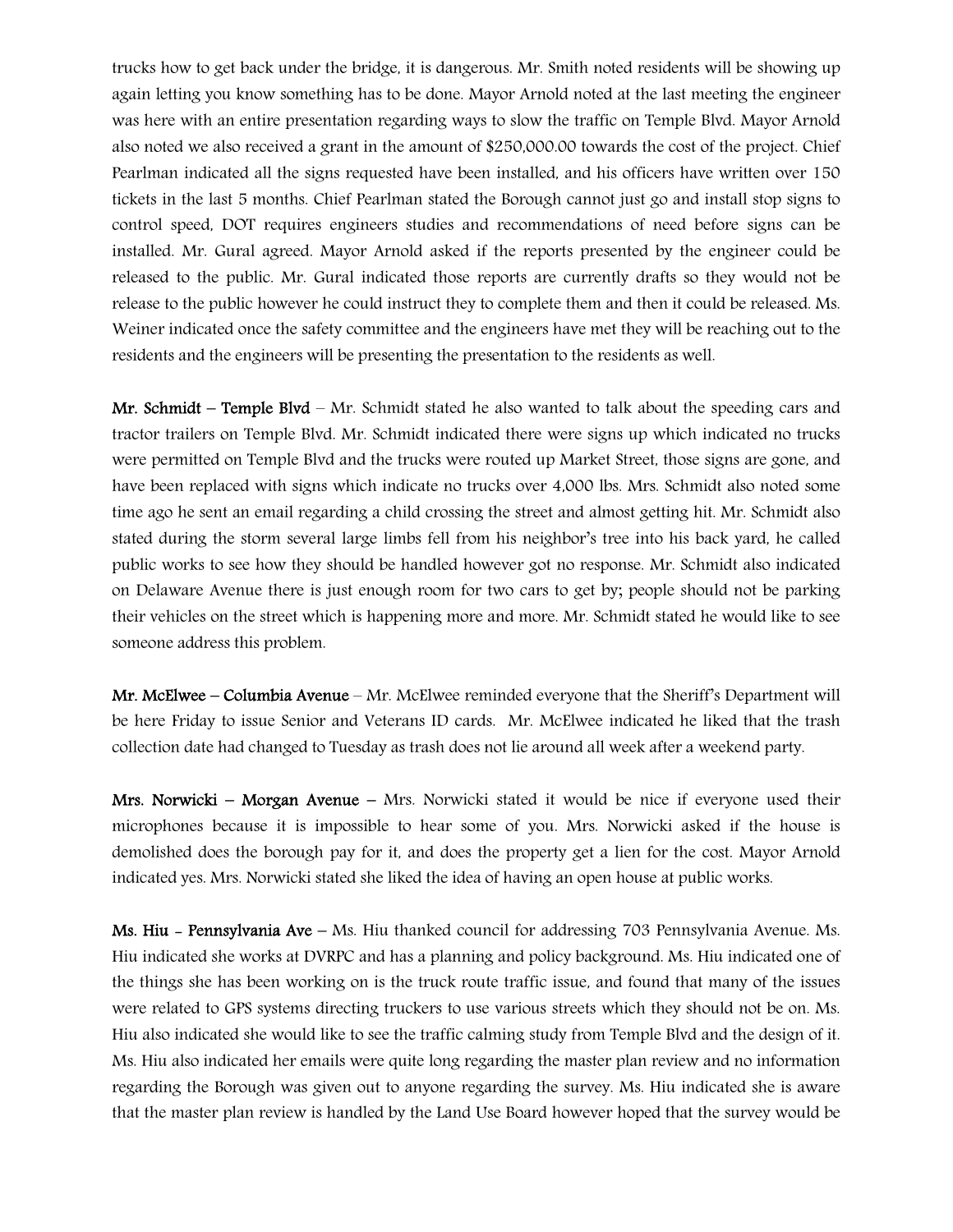considered. Ms. Hiu indicated about 1% of the population; about 52 people have taken the online survey.

Mr. Patel – Broad Street – Mr. Patel owns the Wash Line Laundromat and indicated he did not understand his sewer bill; he expressed concern regarding the correctness of the bill. Mr. Patel indicated he has spoken with everyone and something needs to be fixed. Mayor Arnold indicated she would be happy to talk with him again however keep in mind the bill is based on exactly what it cost to treat that water so it is based on the usage. Mr. Patel stated all the water coming into the building is not going back into the sewer system; some of the water is retained in the clothes, and the water is not that dirty. Mayor Arnold indicated there are state regulations which determine how the water has to be cleaned before it goes to the plant and certain equipment which would need to be installed at the location. Mr. Patel indicted that equipment costs about \$200,000.00 which is not affordable. Ms. Weiner stated having a laundromat in town is a great service, and there are talks about looking at our sewer costs again. Ms. Weiner asked Mr. Yetter if when we talk about sewer again we can look into his account with more detail. Mr. Yetter stated our sewer plant cannot differentiate between clean and dirty water once the water gets there it has to be treated. Mr. Yetter indicated may be there is a way to measure the outflow. Mr. Gural indicated measuring the out flow is what we do for SIN (special industrial user) which is regulated by the state and requires a device be installed which measures the water out flow. Mr. Gural stated the water which we discharge into the river is heavily regulated and when processed you can drink it. Mr. Gural indicated the only way to change the billing is to measure the water outflow. Mr. Gural also noted it costs the Borough \$10.92 cents to treat 1000 gallons of waste water before it is discharged into the river.

**Mr. Casparro – Morgan Avenue –** Mr. Casparro stated there is a common misconception that he is the PIA, that he does everything. Mr. Casparro noted there are many members and usually about 15 or 16 people regularly attend their meetings. Mr. Casparro indicated they all just wanted to come out and say "Hi", and let everyone know they want to help with various different events and it not just Mr. Casparro, that's why they are here tonight.

No one else from the public wishing to be heard, President Russell made a motion to close the public portion, Mr. Yetter second the motion.

All members present voted in favor of the motion.

Mayor Arnold inquired if there was anything for closed session. Mr. Gural indicated no.

#### MAYOR AND COUNCIL COMMENTS

Gina Tait had no comment

Brandon Allmond had no comment

Lewis Yetter had no comment

Mr. Howard told everyone to stay safe in the upcoming storm, and public works is doing the best they can, given the circumstances.